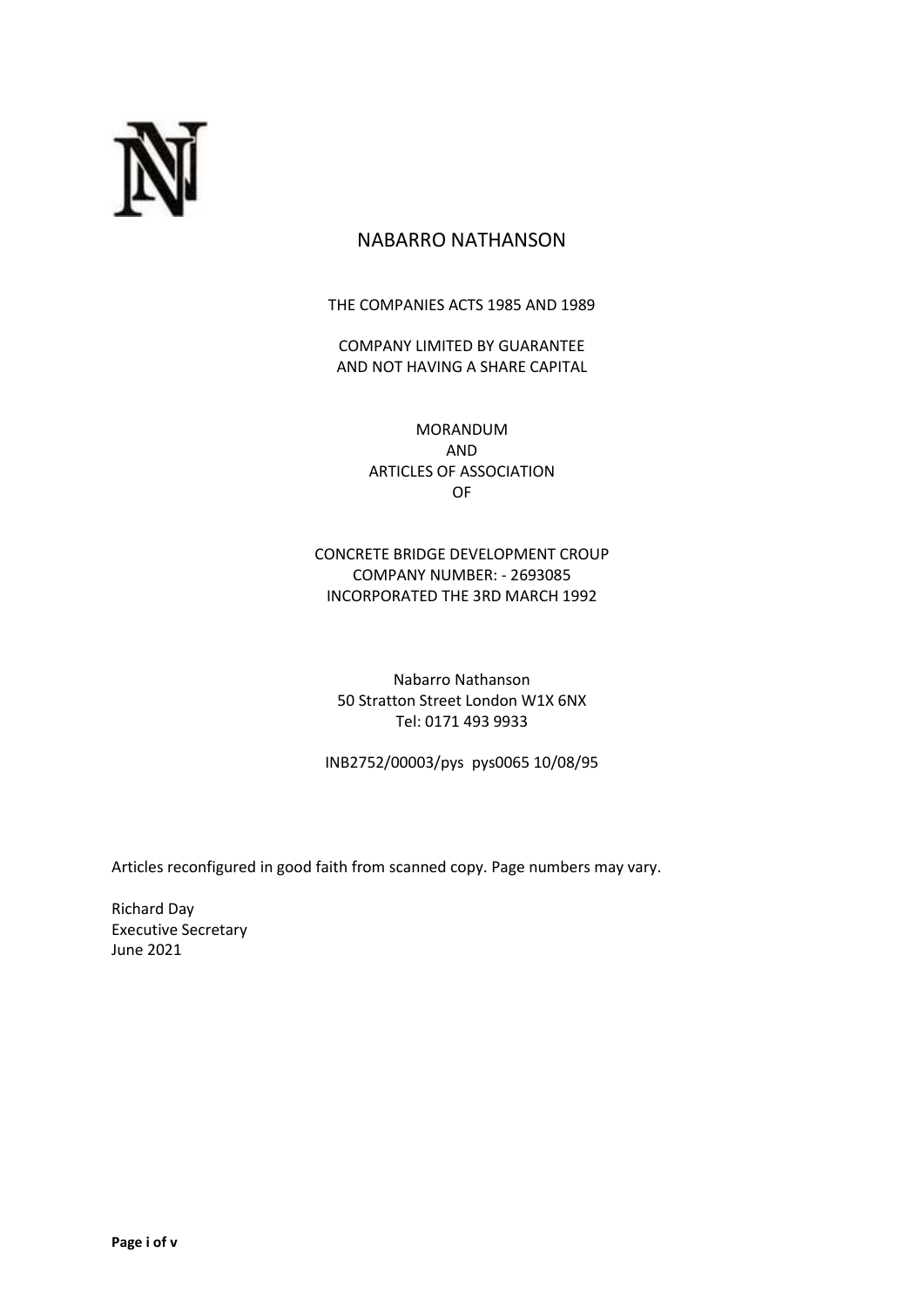## THE COMPANIES ACT 1985 COMPANY LIMITED BY GUARANTEE

#### **CONCRETE BRIDGE DEVELOPMENT GROUP LIMITED**

AT THE ANNUAL GENERAL MEETING OF THE GBDG DULY CONVENED MEETING ON-LINE ON 18 AUGUST 2021, THE FOLLOWING RESOLUTIONS WERE DULY PASSED.

### **ARTICLES OF ASSOCIATION**

### **Article 3**

The subscribers to the Memorandum and Articles of Association and such other corporations, organisations and persons as the Council shall admit as members in accordance with the Articles shall be members of the Association. No corporation, organisation or person shall be admitted as a member of the Association unless it/they have completed and delivered an application for membership in such form as the Council require and unless the application has been approved by Council.

All corporations and organisations will nominate a representative to act on behalf of the member and to promote Group activities.

Membership of the Association shall consist of the following:

- (a) Category 1 Corporate Members shall be contractors, consultants, suppliers and specialist services companies, industry organisations and associations.
- (b) Category 2 Educational Members shall be Universities and other academic organisations
- (c) Category 3 Bridge Owner Members shall be Organisations which commission, own, maintain and manage concrete bridges. The category shall be divided into 3 sub-categories; Category 3a: Large organisations, Category 3b: Medium organisations and Category 3c: Small organisations. The sub-category shall be allocated at the discretion of the Council.
- (d) Category 4 Sole Practitioner Members shall be small firms with 4 or fewer professional staff.
- (e) Category 5 Honorary Membership shall be granted at the discretion of the Council.

## *RESOLUTION ADOPTED UNANIMOUSLY*

#### **Article 31**

The Council will, subject to Articles 29 and 30, comprise of:

- (a) Chairman
- (b) Company Secretary/ Executive officer
- (c) Nine representatives from Category 1 membership, to include at least 1 contractor and 1 consultant
- (d) Two representatives from Category 2 membership
- (e) Four representatives from Category 3a/3b/3c membership
- (f) One representative from Category 4 membership

## *RESOLUTION ADOPTED UNANIMOUSLY*

#### **Article 38**

At every Annual General Meeting, Council members shall retire from office after a term of 2 years. Members in each category shall be invited to nominate their representatives for the ensuing year.

*RESOLUTION ADOPTED UNANIMOUSLY*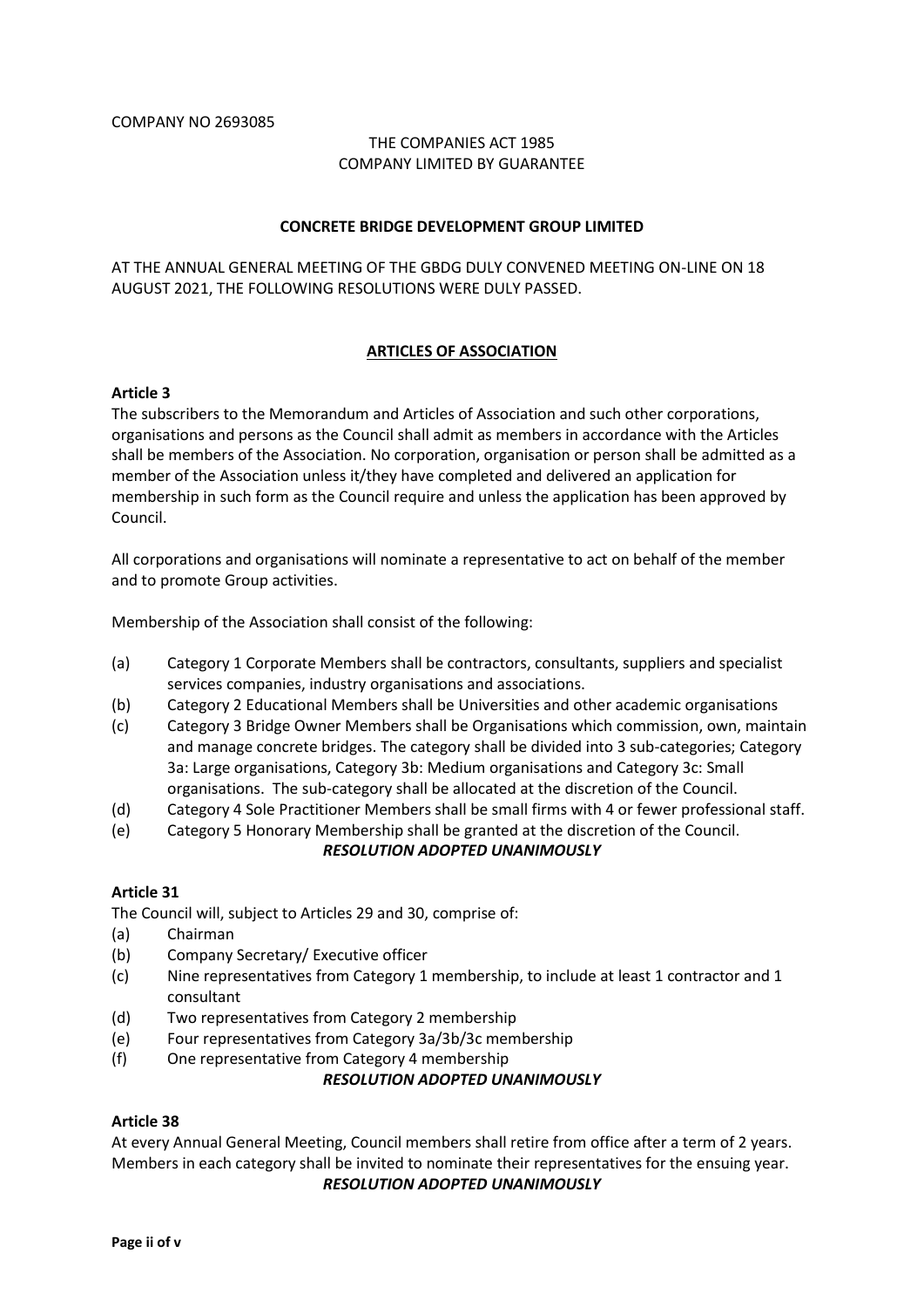AT THE ANNUAL GENERAL MEETING OF THE ABOVE-NAMED COMPANY, DULY CONVENED AND HELD AT ST HUGH'S COLLEGE OXFORD ON THE 6TH DAY OF JULY 2011, THE FOLLOWING RESOLUTIONS WERE DULY PASSED.

## **ARTICLES OF ASSOCIATION**

## **Article 4**

Any Corporate member shall give three months notice of intent to withdraw from membership in the following year or otherwise be committed to half of the following year's subscription or the full year's subscription if notice is given after 31 June in the year of issue of the invoice. Any member so withdrawing from membership shall not be entitled to any return of their subscription and be liable for all outstanding invoices and any so incurred as above.

## *RESOLUTION ADOPTED UNANIMOUSLY*

## **Article 58**

The accounting period to be amended from 1st April in one calendar year (to 30th March in the following calendar year) to the 1st January to 31st December in the same calendar year. Any member not settling their membership fees or other invoices within 3 months of issue may be temporarily suspended from membership and will be suspended from membership if not paid within 6 months of the date of issue of such said invoice(s) but liability will remain for such invoices. *RESOLUTION ADOPTED UNANIMOUSLY*

## **Commitment statement on Application for Membership**

I/We certify that the above statements are correct and agree, if elected to membership, to accept the current obligations of membership; that I/we have read and agree to be governed by and accept the Memorandum and Articles of Association (and as subsequently amended by notified Resolutions) and accept liability for subscription rates and other issued invoice(s) as long as I/we continue as a member.

## *RESOLUTION ADOPTED UNANIMOUSLY*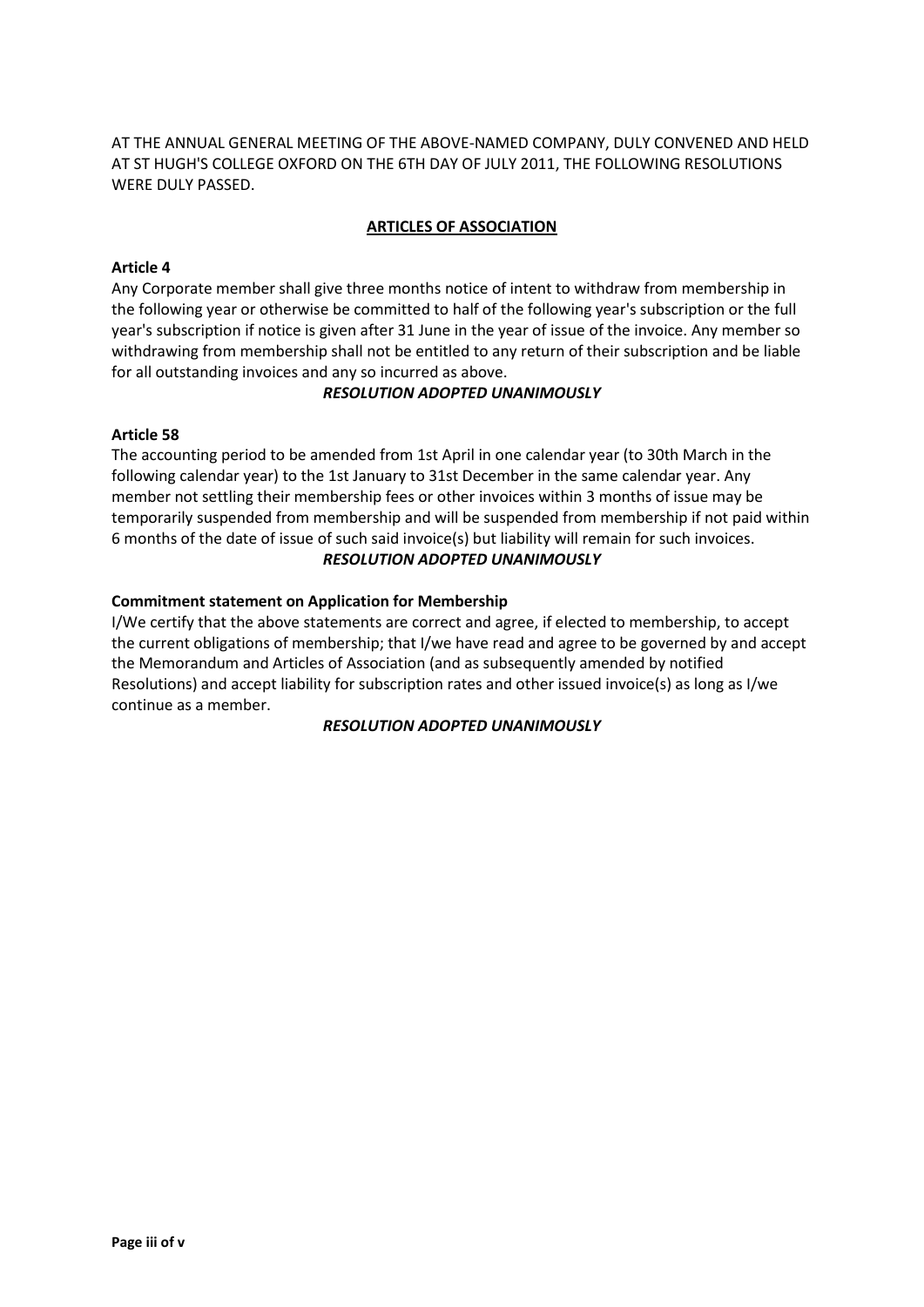AT THE ANNUAL GENERAL MEETING OF THE ABOVE-NAMED COMPANY, DULY CONVENED AND HELD AT ST HUGH'S COLLEGE OXFORD ON THE 28TH DAY OF JUNE 2011, THE FOLLOWING RESOLUTIONS WERE DULY PASSED.

## **MEMORANDUM OF ASSOCIATION**

### **Memorandum 3 (i)**

To provide a focus for dialogue with central Government, local authorities, rail operators and other bridge owners.

#### *RESOLUTION ADOPTED UNANIMOUSLY*

## **ARTICLES OF ASSOCIATION**

## **Article 3**

The subscribers to the Memorandum and Articles of Association and such other corporations, organisations and persons as the Council shall admit as members in accordance with the Articles shall be members of the Association. No corporation, organisation or person shall be admitted as a member of the Association unless it/they have completed and delivered an application for membership in such form as the Council require and unless the application has been approved by Council.

All corporations and organisations will nominate a representative to act on behalf of the member and to promote Group activities.

### *RESOLUTION ADOPTED UNANIMOUSLY*

### **Article 3 (b)**

Category 2: Corporate Members shall be contractors, consultants, suppliers, specialist service companies and other corporation/organisation as decided by Council.

#### *RESOLUTION ADOPTED UNANIMOUSLY*

## **Article 4**

A member may at any time withdraw from the Association by giving 3 months notice to the Association but shall be liable for any outstanding debts or payments still unpaid. Membership shall not be transferable.

## *RESOLUTION ADOPTED UNANIMOUSLY*

#### **Article 11**

No business shall be transacted at any General Meeting unless a quorum is present when the meeting proceeds to business. Save as herein otherwise provided six members/representatives personally present shall be a quorum.

#### *RESOLUTION ADOPTED UNANIMOUSLY*

#### **Article 49**

The Council may meet together for dispatch of business, adjourn and otherwise regulate their meetings as they think fit, and determine the quorum necessary for the transaction of business. Unless otherwise determined, four shall be a quorum. Questions arising at any meeting shall be decided by a majority of votes. In case of equality of votes the Chairman shall have a second or casting vote.

#### *RESOLUTION ADOPTED UNANIMOUSLY*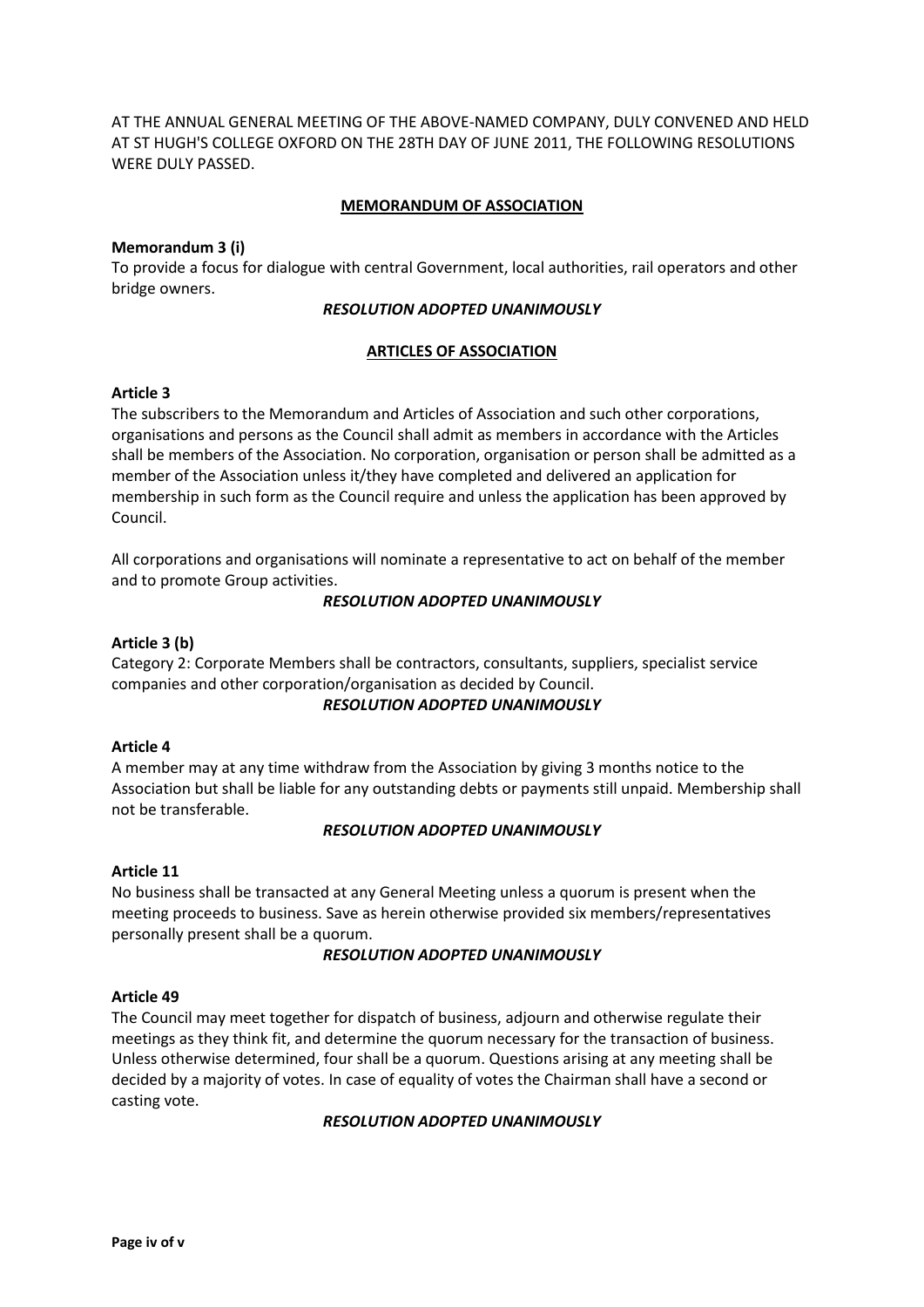## AT THE ANNUAL GENERAL MEETING OF THE ABOVE-NAMED COMPANY, DULY CONVENED AND HELD AT ST HUGH'S COLLEGE OXFORD ON THE 5TH DAY OF APRIL 2005, THE FOLLOWING RESOLUTIONS WERE DULY PASSED.

## **ARTICLES OF ASSOCIATION**

## **Article 58**

The accounting period to be amended from 1st April in one calendar year (to 30th March in the following calendar year) to the 1st January to 31st December in the same calendar year. *RESOLUTION ADOPTED UNANIMOUSLY*

## **Article 31**

Following discussions at the Council Meeting of 24 June it been proposed to increase the number of positions on Council as follows:

Corporate Members (Category 2) from 5 to 8 Bridge Owners (4A/4B/4C) from 2 to 4 *This was tabled and approved by the AGM on 24 June 2014.*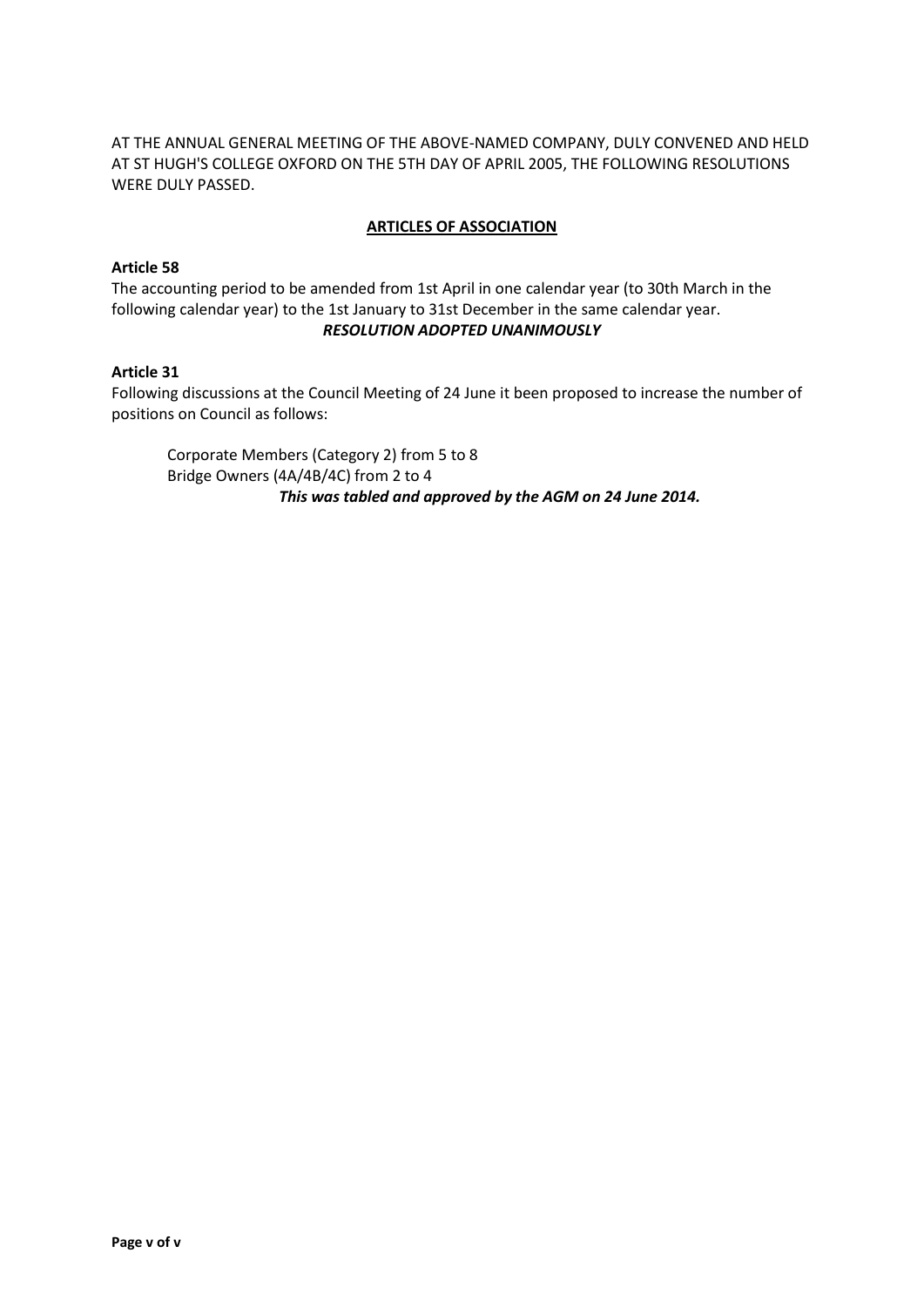### **THE COMPANIES ACTS 1985 AND 1989**

#### **COMPANY LIMITED BY GUARANTEE AND NOT HAVING A SHARE CAPITAL**

#### **MEMORANDUM OF ASSOCIATION**

#### **Of**

#### **CONCRETE BRIDGE DEVELOPMENT GROUP**

- 1. The name of the Company (hereinafter called "the Association") is "CONCRETE BRIDGE DEVELOPMENT GROUP".
- 2. The registered office of the Association is to be situated England and Wales.
- 3. The Company's objects are:

(i) To provide a focus for dialogue with bridge owners including the Department of Transport, Local Authorities, British Rail and British Waterways.

(ii) To provide a forum for an integrated approach for design, construction, maintenance and management. To promote and encourage improvement of both productivity and technical performance by (a) the better use of established methods components and processes and (b) the promotion or innovative ideas and concepts.

(iii) To provide design and construction guidance and to make such guidance readily available to current and future generations of engineers. To promote good practice through education and training.

(iv) To counsel, advise and comment on National and International codes and standards.

(v) To ensure the contribution of the concrete bridge Industry to National Bridge programmes is based on the objectives or economy, productivity and excellence.

(vi) To identity research and development needs.

the Association shall have the following powers exercisable in furtherance of its said objects but not otherwise, namely:

- (A) To purchase, take on lease or in exchange, hire or otherwise acquire real or personal property and rights or privileges, and to construct, maintain and alter buildings or erections.
- (B) To sell, let, mortgage, dispose of or tum to account all or any of the property or assets of the Association.

(C) To undertake and execute any charitable trusts which may lawfully be undertaken by the Association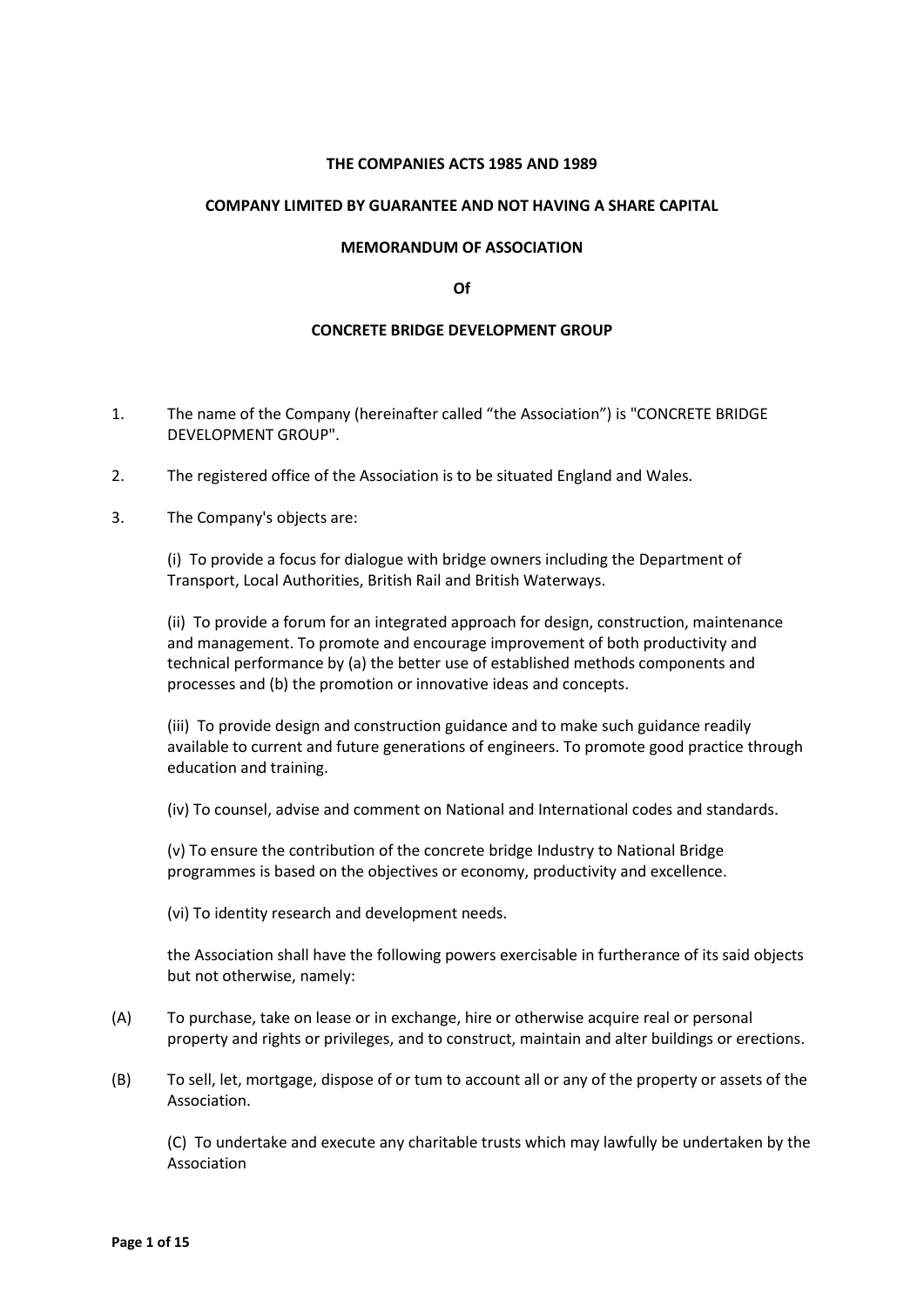- (D) To borrow or raise money on such terms and on such security as may be thought fit.
- (E) To invest the moneys or the Association not immediately required for its purposes in or upon such investments, securities or properly as may be thought fit, subject nevertheless to such conditions (if any) and such consents (if any) as may for the time being be imposed or required by law and subject also as hereinafter provided.
- (F) To establish and support or aid in the establishment and support or any charitable associations or institutions and to subscribe or guarantee money for charitable purposes.
- (G) To do all such other things as are incidental to the attainment or furtherance of the said objects or any of them.
	- (i) In case the Association shall take or hold any property which may be subject to any trusts, the Association shall only deal with or invest the same in such manner as allowed by law having regard to such trusts.
	- (ii) The Association's objects shall not extend to the regulation of relations between workers and employers or originations of workers and organizations or employers.
	- (iii) In case the Association shall take or hold any property subject to the jurisdiction of the Charity Commissioners for England and Wales, the Association shall not sell, mortgage, charge or lease the same without such authority, approval or consent as may be required by law, and as regards any such properly the Council of Management or Governing Body of the Association shall be chargeable for any such property that may come to their hands and shall be answerable and accountable for their own acts, receipts, neglects and defaults, and for the due administration of such property in the same manner and to the same extent as they would as such Council of Management or Governing Body have been if no incorporation had been effected, and the incorporation of the Association shall not diminish or impair any control or authority exercisable by the Chancery Division or the Charity Commissioners over such Council of Management or Governing Body, but they shall as regards any such property be subject jointly and separately to such control or authority as if the Association were not incorporated.
- 4. The income and properly or the Association shall be applied solely towards the promotion of the objects as set forth in this Memorandum of Association and no portion thereof shall be paid or transferred directly or indirectly by way of dividend bonus or otherwise howsoever by way of profit, to members of the Association and no member of its Council of Management or Governing Body shall be appointed to any office of the Association paid by salary or fees or receive any remuneration or other benefit in money or money's worth from the Association.

Provided that nothing hereto shall prevent any payment in good faith by the Association -

(A) or reasonable and proper remuneration to any member, officer or servant of the Association (not being a member of its Council of Management or Governing Body) for any services rendered to the Association: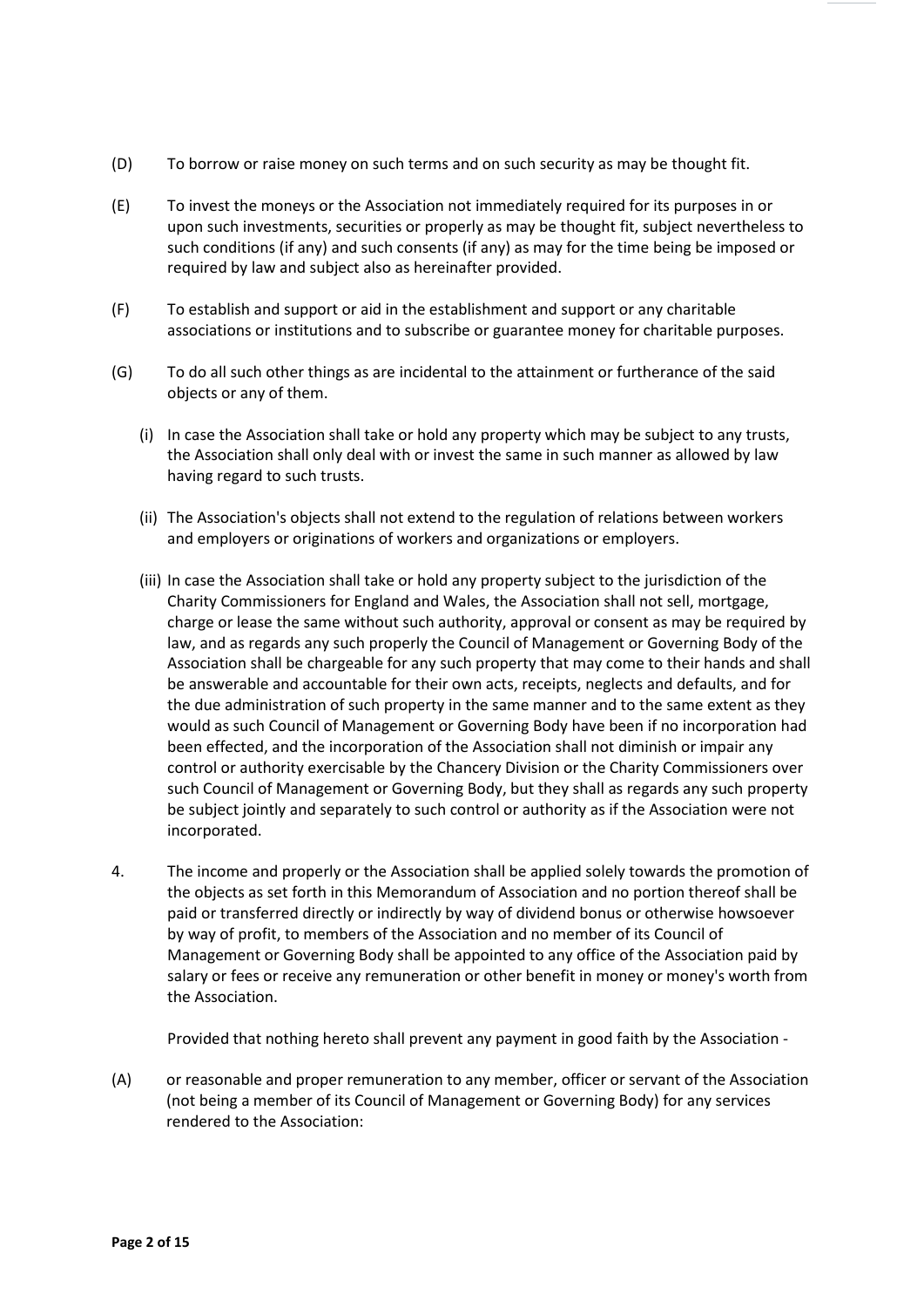- (B) of interest at a rate not exceeding Six Per Cent, per annum on money lent or reasonable and proper rent for premises demised or let by any member of the Association or of its Council of Management or Governing Body.
- (C) to any member of the Council of Management or Governing Body of out-of-pocket expenses:
- (D) to a company of which a member of the Association or of its Council of Management or Governing Body may be a member holding not more than one hundredth part of the capital of such company.
- 5. No addition, alteration, or amendment shall be made to or in the provisions or the Memorandum or Articles of Association for the time being in force, which would have the effect that the Association shall cease to be a company to which section 30 of the Companies Act 1985 applies.
- 6. The liability of the members is limited.
- 7. Every member of the Association undertakes to contribute such amount as may be required (not exceeding One Pound) to the assets of the Association if it should be wound up while he is a member or with one year after he ceases to be a member, for payment of the Association's debts and liabilities contracted before he ceases to be a member, and of the costs, charges and expenses of winding up, and for the adjustment or the rights or the contributories among themselves.

We, the subscribers to this memorandum of association, wish to be formed into a Company pursuant to this memorandum.

## NAMES AND ADDRESSES OF SUBSCRIBERS

DAVID PAUL JONES 40 The Brackens Pine Ridge Crowthorne Berkshire RG11 6TB

George Somervllle 8 Harwood Gardens Old Windsor Berkshire SL4 6RB

DATED the 17th day of February 1992

WITNESS to the above Signatures

N J THEO 42 Olen Court Riverside Road Staines TW 18 2LG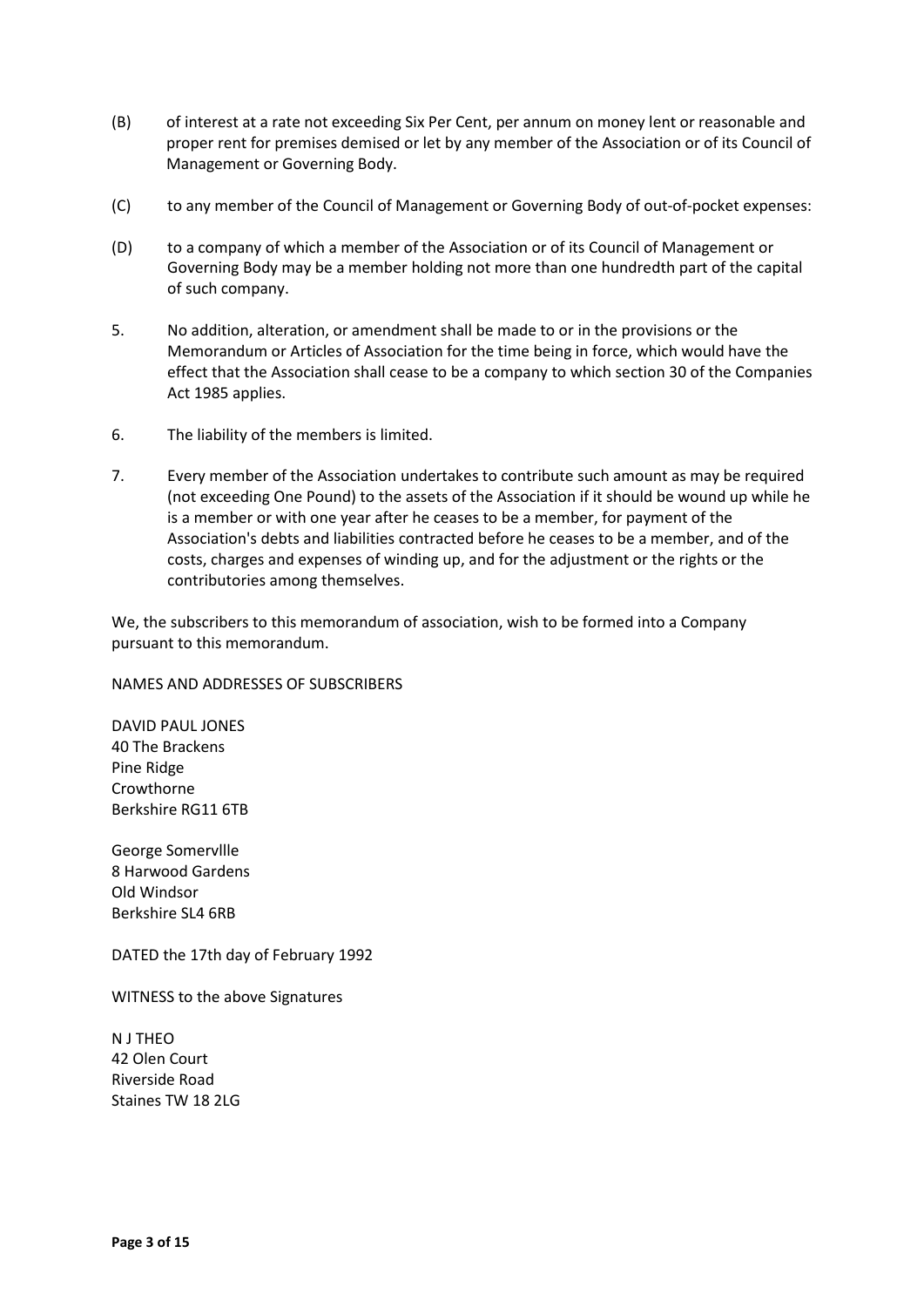### **THE COMPANIES ACTS 1985 AND 1989**

### **COMPANY LIMITED BY GUARNTEE AND NOT HAVING A SHARE CAPITAL**

## **ARTICLES OF ASSOCIATION**

#### **OF**

# **CONCRETE BRIDGE DEVELOPMENT GROUP (Amended by Special Resolution of the Company dated 20th June 1995)**

### **GENERAL**

| 1.                    | In these Articles the following words have the following meanings:-                                                                                                                            |
|-----------------------|------------------------------------------------------------------------------------------------------------------------------------------------------------------------------------------------|
| <b>WORDS</b>          | <b>MEANINGS</b>                                                                                                                                                                                |
| The Act               | The Companies Act 1985 and every statutory modification and re-enactment<br>thereof for the time being in force.                                                                               |
| <b>These Articles</b> | These Articles of Association and the regulations of the Association from<br>time to time in force.                                                                                            |
| The Association       | The above-named Company.                                                                                                                                                                       |
| The Council           | The Board of Directors for the time being of the Association.                                                                                                                                  |
| The Office            | The registered office of the Association.                                                                                                                                                      |
| The Seal              | The common seal of the Association.                                                                                                                                                            |
| The United Kingdom    | Great Britain and Northern Ireland.                                                                                                                                                            |
| Month                 | Calendar month.                                                                                                                                                                                |
| In writing            | Written, printed or lithographed, or partly one and partly another, and other<br>modes of representing or producing words in a visible form.                                                   |
| Clear days            | In relation to a period of notice means that period excluding the day when<br>the notice is given or deemed to be given and the day for which it is given or<br>on which it is to take effect. |

And words importing the singular number only shall include the plural number, and vice versa.

Words importing the masculine gender only shall include the feminine gender, and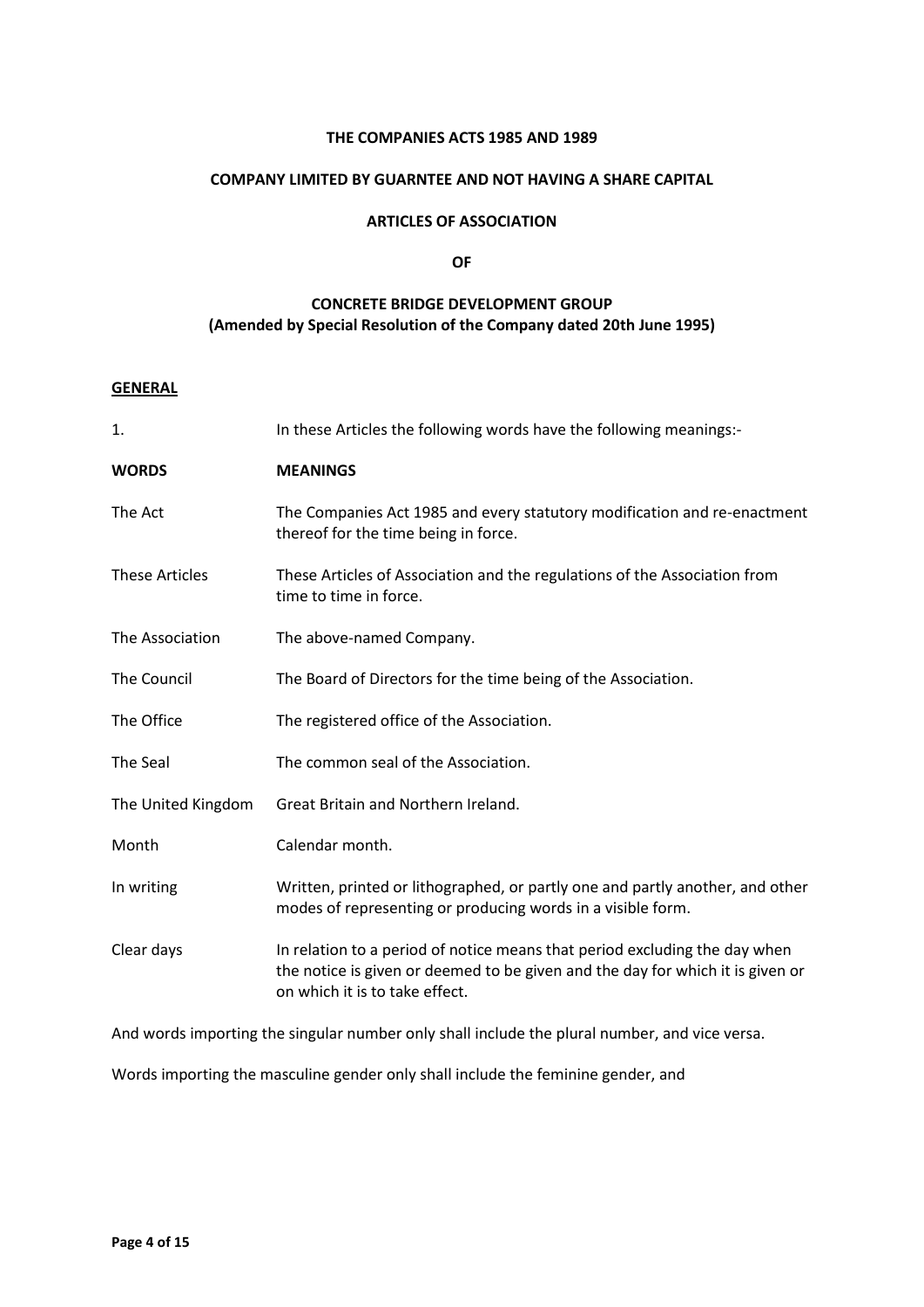Words importing persons shall include corporations.

Subject as aforesaid, any words or expressions denned in the Act shall, if not inconsistent with the articles subject or context, bear the same meanings to the Articles.

### **OBJECTS**

2. The Association is established for the purposes expressed in the Memorandum of Association.

## **MEMBERS**

3. The subscribers to the Memorandum and Articles of Association and such other persons as the Council shall admit as members in accordance with the Articles shall be members of the Association. No person shall be admitted as a member of the Association unless he is approved by the Council. Every person who wishes to become a member shall deliver to the Association an application for membership in such form as the Council require executed by him.

Membership of the Association shall consist of the following:-

- (a) Category 1: Group Members shall be concrete bridge industry organisations and associations, divided into Category 1A members (large organisations) and Category 1B members (smaller organisations);
- (b) Category 2: Corporate Members shall be contractors, consultants, suppliers and specialist service companies, divided into Category 2A members (turnover of £50 million or more or employing 50 or more persons to the case or consultants) and Category 2B members (turnover or less than £50 million or employing less than 50 persons in the case of consultants);
- (c) Category 3: Associate Members shall be educational establishments and institutions and other academic organisations; and
- (d) Category 4: Bridge Owners shall be organisations which commission, own, maintain and manage concrete bridges, divided into Category 4A members (National Bridge Owners), Category 4B members (County and Regional Councils) and Category 4C members (Borough, Metropolitan, Town and City Councils).
- 4. A member may at any time withdraw from the Association by giving at least seven clear days notice to the Association. Membership shall not be transferable and shall cease on death.

#### **GENERAL MEETINGS**

5. The Association hold a General Meeting to every calendar year as its Annual General Meeting at such time and place as may be determined by the Council, and shall specify the meeting as such in time notices calling it, provided that every Annual General Meeting except the first shall be held not more than fifteen months after holding of the last preceding Annual General Meeting, and that so long as the Association holds its first Annual General Meeting within eighteen months after its incorporation it need not hold it to the year of its incorporation or the following year.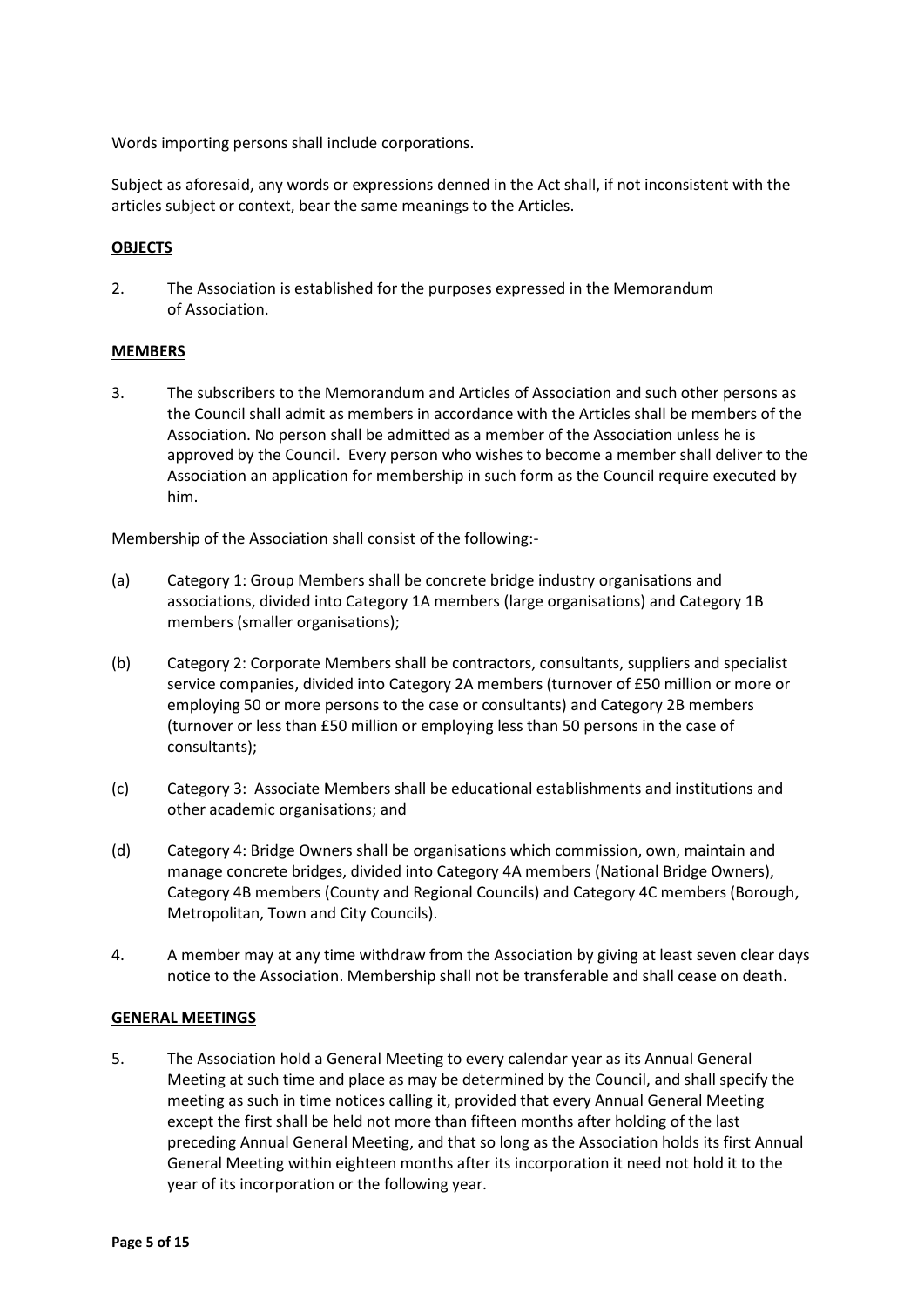- 6. All General Meetings other than Annual General Meetings shall be called Extraordinary General Meetings.
- 7. The Council may whenever they think fit convene an Extraordinary General Meeting, and Extraordinary General Meetings shall also be convened on such requisition, or in default may be convened by such requisitions, as provided by section 368 of the Act.
- 8. Twenty-one clear days' notice in writing at the least of every Annual General Meeting and or every meeting convened to pass a Special Resolution, and fourteen clear days' notice in writing at the least or every other General Meeting, specifying the place, the day and the hour of meeting, and in the case or special business the general nature of that business, shall be given in the manner hereinafter mentioned to such persons (including the Auditors) as are under these Articles or under the Act entitled to receive such notices from the Association: but with the consent of all members having the right to attended and vote thereat, or of such proportion or them as is prescribed by the Act in the case or meetings other than Annual General Meetings, a meeting may be convened by such notice as those members may think fit.
- 9. The accidental omission to give notice or a meeting to, or the non-receipt of such notice by, any person entitled to receive notice thereof shall not invalidate any resolution passed, or proceeding had, at any meeting.

### **PROCEEDINGS AT GENERAL MEETINGS**

- 10. All business shall be deemed special that is transacted at an Extraordinary General Meeting, and all that is transacted at an Annual General Meeting shall also be deemed special, with the exception or the consideration of the income and expenditure account and balance sheet, and the reports of the Council and of the Auditors, the election of members of the Council in the place of those retiring, and the appointment of, and the fixing of the remuneration of the Auditors.
- 11. No business shall be transacted at any General Meeting unless a quorum is present when the meeting proceeds to business. Save as herein otherwise provided two members personally present shall be a quorum.
- 12. If within half an hour from time appointed for the holding of a General Meeting a quorum is not present, the meeting, if convened on the requisition of members, shall be dissolved. In any other case it shall stand adjourned to the same day in the next week, at the same time and place, or at such other place as the Council may determine.
- 13. The Chairman (if any) of the Council shall preside as Chairman at every General Meeting, but if there be no such Chairman, or if at any meeting he shall not be present within fifteen minutes after the time appointed for holding the same, or shall be unwilling to preside, the members present shall choose some member of the Council, or if no such member be present, or if all the members of the Council present decline to take the chair, they shall choose some member of the Association who shall be present to preside.
- 14. The Chairman may, with the consent of any meeting at which a quorum is present (and shall if so directed by thee meeting adjourn the meeting) from time to time, and from place to place, but no business shall be transacted at any adjourned meeting other than business which might have been transacted at the meeting from which the adjournment took place.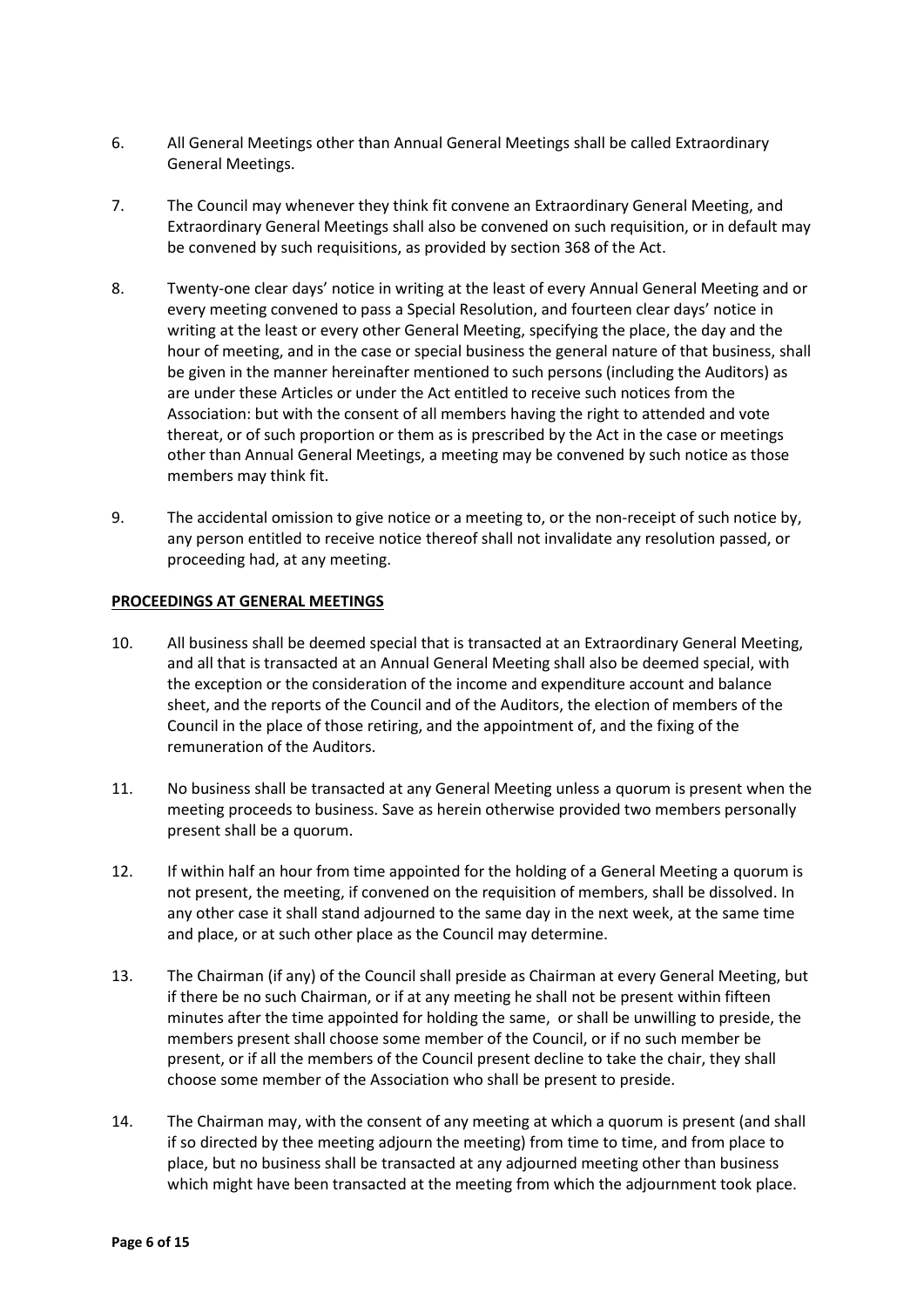Whenever a meeting is adjourned for thirty days or more, notice of the adjourned meeting shall be given in the same manner as of an original meeting. Save as aforesaid, the members shall not be entitled to any notice of an adjournment, or of the business to be transacted at an adjourned meeting.

- 15. At any General Meeting a resolution put to the vote of the meeting shall be decided on a show of hands, unless a poll is, before or upon the declaration of the result of the show of hands, demanded by the Chairman or by at least two members present in person or by proxy, or by a member or members present in person or by proxy and representing one tenth of the total voting rights of all the members having the right to vote at the meeting. and unless a poll be so demanded a declaration by the Chairman of the meeting that a resolution has been carried, or carried unanimously or by a particular majority, or lost, or not carried by a particular majority, and an entry to that effect in the minute book of the Association shall be conclusive evidence of the fact without proof of the number or proportion of the votes recorded in favour of or against that resolution. The demand for a poll may be withdrawn.
- 16. Subject to the provisions or Article 21, if a poll be demanded in manner aforesaid, it shall be taken at such time and place, and in such manner, as the Chairman of the meeting shall direct, and the result of the poll shall be deemed to be the resolution of the meeting at which the poll was demanded.
- 17. No poll shall be demanded on the election of a Chairman of a meeting, or on any question of adjournment.
- 18. In the case of an equality of votes, whether on a show of hands or on a poll, the Chairman of the Meeting shall be entitled to a second casting vote.
- 19. The demand of a poll shall not prevent the continuance of a meeting for the transaction of any business other than the question on which a poll has been demanded.
- 20. Subject to the provisions of the Act a resolution in writing signed by all the members for the time being entitled to receive notice of and to attend and vote at General Meetings (or being corporations by their duly authorised representatives) shall be as valid and effective as if the same had been passed at a General Meeting or the Association duly convened and held.

#### **VOTES OF MEMBERS**

- 21. Subject as hereinafter provided, every member shall have one vote.
- 22. Save as herein expressly provided, no member other than a member duly registered, who shall have paid every subscription and other sum (if any) which shall be due and payable to the Association in respect of his membership, shall be entitled to vote on any question either personally or by proxy, or as a proxy for another member, at any General Meeting.
- 23. No objection shall be raised to the qualification of any voter except at the meeting or adjourned meeting at which the vote objected to is tendered, and every vote not disallowed at the meeting shall be valid. Any objection made in due time shall be referred to the Chairman whose decision shall be final and conclusive.
- 24. Votes may be given on a poll either personally or by proxy. On a show of hands, a member present only by proxy shall have no vote, but a proxy for a corporation may vote on a show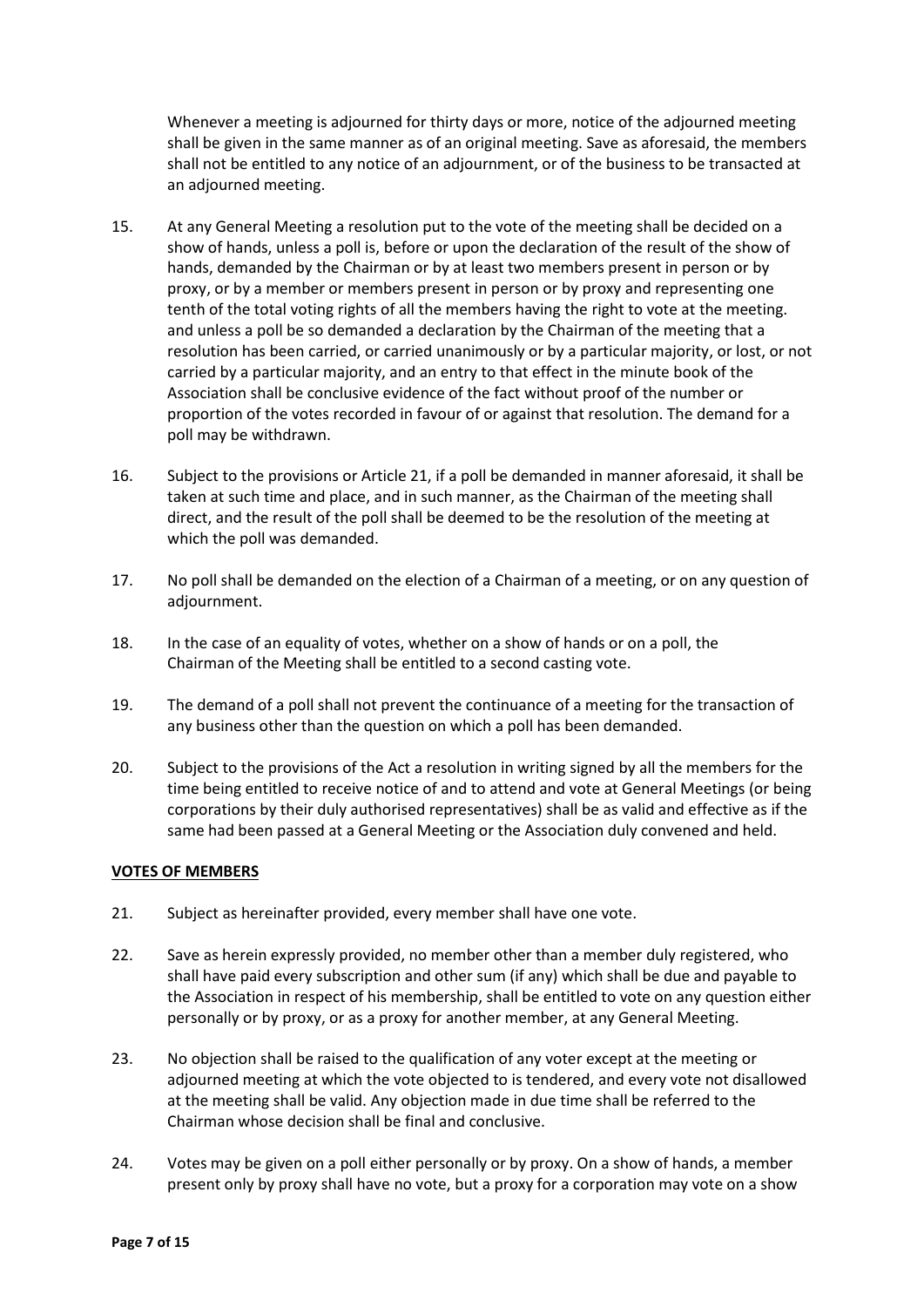of hands. A corporation may vote by its duly authorised representative appointed as provided by section 375 of the Act. A proxy need not be a member.

- 25. The instrument appointing a proxy shall be in writing under the hand of the appointor or its attorney duly authorised in writing, or if such appointor is a corporation under its common seal, if any, and, if none, then under the hand of some officer duly authorised in that behalf.
- 26. The instrument appointing a proxy and the power of attorney or other authority (if any) under which it is signed or a notarially certified or office copy thereof shall be deposited at the office not less than forty-eight hours before the time appointed for holding the meeting or adjourned meeting at which the person named in the instrument proposes to vote, or in the case of a poll not less than twenty-four hours before the time appointed for the taking of the poll, and in default the instrument of proxy shall not be treated as valid. No instrument appointing a proxy shall be valid after the expiration date of twelve months from the date or us execution.
- 27. A vote given in accordance with the terms of an instrument of proxy shall be valid notwithstanding the previous death or insanity of the principal or revocation of the proxy or of the authority under which the proxy was executed, provided that no intimation in writing of the death, insanity or revocation as aforesaid shall have been received at the office before the commencement of the meeting or adjourned meeting at which the proxy is used.
- 28. Any instrument appointing a proxy shall be in the following form or as near thereto as circumstances will admit:·

"... ... " I, "of ... ... " a member of "... ...," hereby appoint "... ..., " of " ... .." and failing him, "……," of "… … " as my proxy to vote for me on my behalf at the " [Annual Extraordinary,] General Meeting of the Association to be held on "… …20..", and at any adjournment thereof.

Signed on " … … 19.. ."

The instrument appointing a proxy shall be deemed to confer authority to demand or join in demanding a poll.

## **COUNCIL OF MANAGEMENT**

- 29. Until otherwise determined by a General Meeting, the number of the members of the Council shall not be less than 10 nor more than 20.
- 30. The first members of the Council shall be as named in the Statement delivered to the Registrar or Companies pursuant to section 10 of the Act.
- 31. The Council will, subject to Articles 29 and 36, comprise of:·
	- (a) Chairman:
	- (b) Company Secretary/Executive Officer:
	- (c) One representative from each Group 1A member: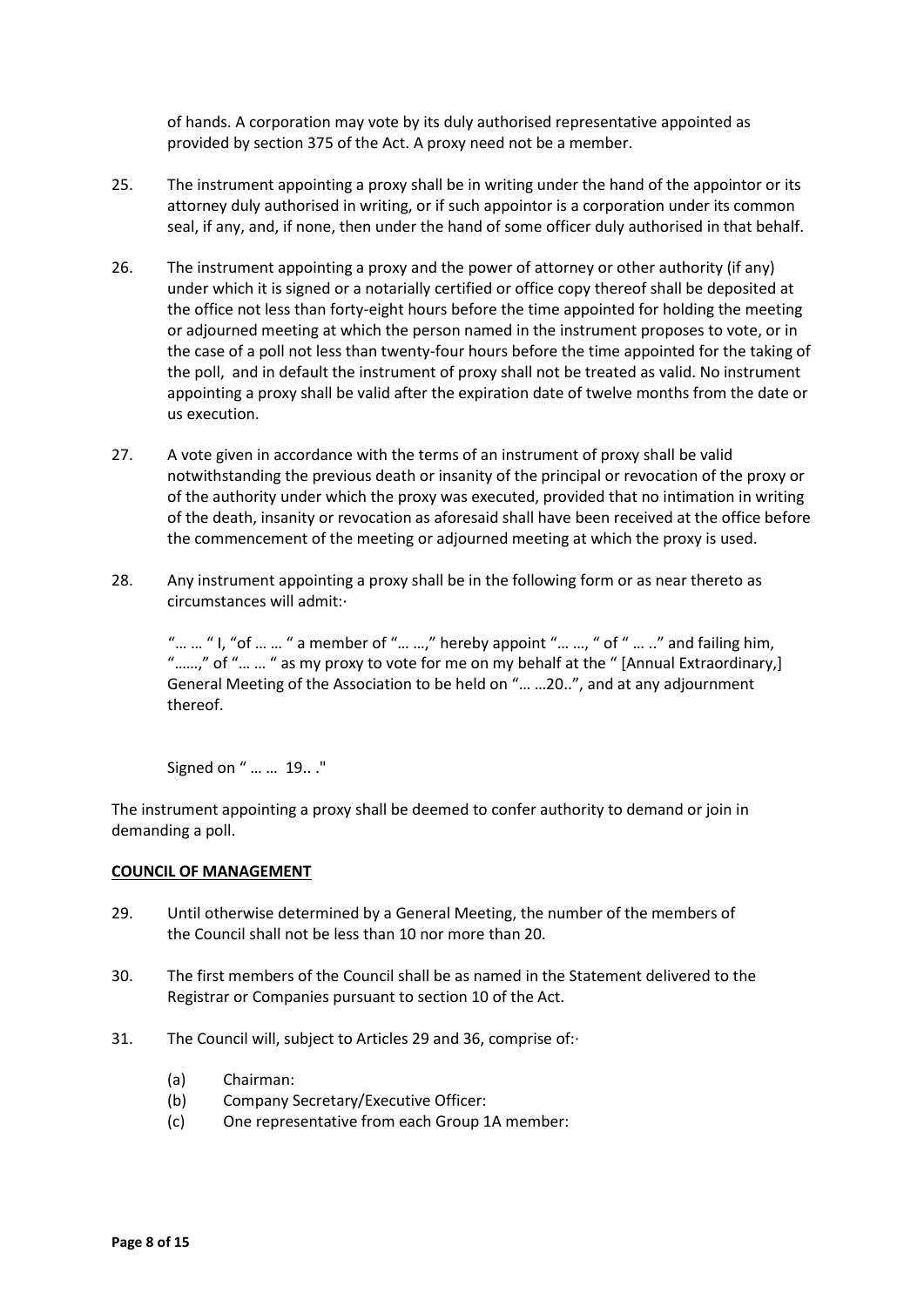- (d) One representative from Group 1B membership:
- (e) Five representatives from Category 2 membership to include at least one contractor and one consultant:
- (f) Two representatives from Category 3 membership:
- (g) One representative from Category 4A membership: and
- (h) One representative from Category 4B/C membership.
- 32. The Chairman will be elected at the relevant Annual General Meeting for a two year term or office having been proposed and seconded by Council Members. A ballot of all the members present at the Annual General Meeting shall take place in the event or more than one nomination. The Chairman will be entitled to a vote in the case or equality of votes concerning resolutions tabled at any General or Council Meeting.
- 33. The Company Secretary/Executive Officer shall be appointed by the Council upon an annual basis at a fee to be agreed upon on behalf of the Council by the Chairman. The Company Secretary will have no voting rights.
- 34. The Vice-Chairman shall be appointed annually by the Council as soon as is practical after each Annual General Meeting,
- 35. The representatives of every category of membership shall be properly nominated and elected by members of the same category of membership. Nomination forms will be sent to members by the Company Secretary and representatives will be elected by a simple majority vote and shall include all proxy votes.
- 36. The Council may from time to time and at any time appoint any member of the Association as a member of the Council, either to fill a casual vacancy or by way or addition to the Council, provided that the prescribed maximum be not thereby exceeded. Any member so appointed shall retain his office only until the next Annual General Meeting, but he shall then be eligible for re-election.
- 37. No person who is not a member of the Association shall in any circumstances be eligible to hold office as a member of the Council

## **ROTATION OF MEMBERS OF THE COUNCIL**

38. At every Annual General Meeting subsequent to that held in 1995. Council members shall retire by rotation as follows:-

(a) Category 1A members

All Category 1A members shall be invited to nominate their representatives for the ensuing year.

(b) Category 1B members

The one Category 1B member shall be invited to nominate its representative for the ensuing year, provided always that in the event or more members joining the Category, the representative from time to time will retire from office after a twoyear term.

(c) Category 2 members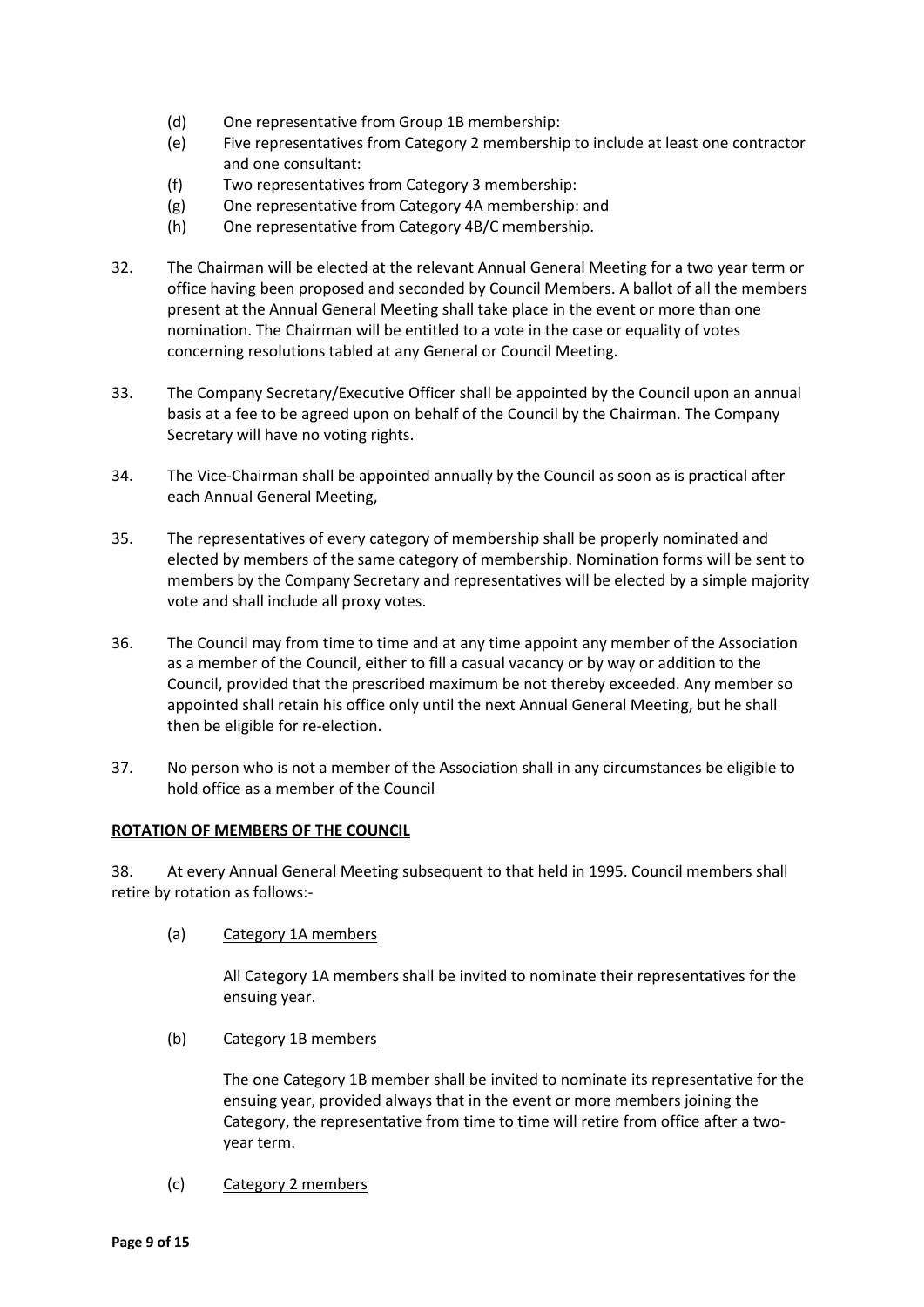- (i) One representative shall retire from office in 1995.
- (ii) Two representatives shall retire from office in each year thereafter.
- (iii) The Category 2 members of Council shall decide which representatives shall retire.
- (d) Category 3 members
	- (i) One representative shall retire from office in each year.
	- (ii) The Category 3 members of Council shall decide which representative shall retire.
- (e) Category 4A members

The one Category 4A member shall be invited to nominate its representative for the ensuing year, provided always that in the event of more members joining the Category, the representative from time to time will retire from office after a twoyear term.

(f) Category 4B/C members

The representative elected in 1994 shall serve a two-year term of office and will retire in 1996. Subsequent representatives will also retire from office after a twoyear term.

- 39. A retiring member of Council shall be eligible to stand for re-election, provided always that such member shall have been properly nominated pursuant to Article 35.
- 40. The Association may, at the meeting at which a member of the Council retires in manner aforesaid, fill up the vacated office by electing a person thereto, and in default the retiring member shall, if offering himself for re-election, be deemed to have been re-elected, unless at such meeting it is expressly resolved not to fill such vacated office, or unless a resolution for the re-election or such member shall have been put to the meeting and lost, or unless the provisions of Article 35 have not been complied with.
- 41. No person not being a member of the Council retiring at the meeting shall, unless recommended by the Council for election, be eligible for election to membership or the Council at any General Meeting, unless within the prescribed time before the day appointed for the meeting there shall have been given to the Secretary notice in writing, by some member duly qualified to be present and vote at the meeting for which such notice is given, of his intention to propose such person for election, and also notice in writing, signed by the person to be proposed, of his willingness to be elected. The prescribed time above mentioned shall be such that, between the dale when the notice is served, or deemed to be served, and the day appointed for the meeting there shall be not less than four nor more than twenty-eight intervening days.
- 42. The Association may from time to time in General Meeting increase or reduce the number of members of the Council, and determine in what rotation such increased or reduced number shall go out or office, and may make the appointments necessary for effecting any such increase.
- 43. In addition and without prejudice to the provisions of section 303 of the Act, the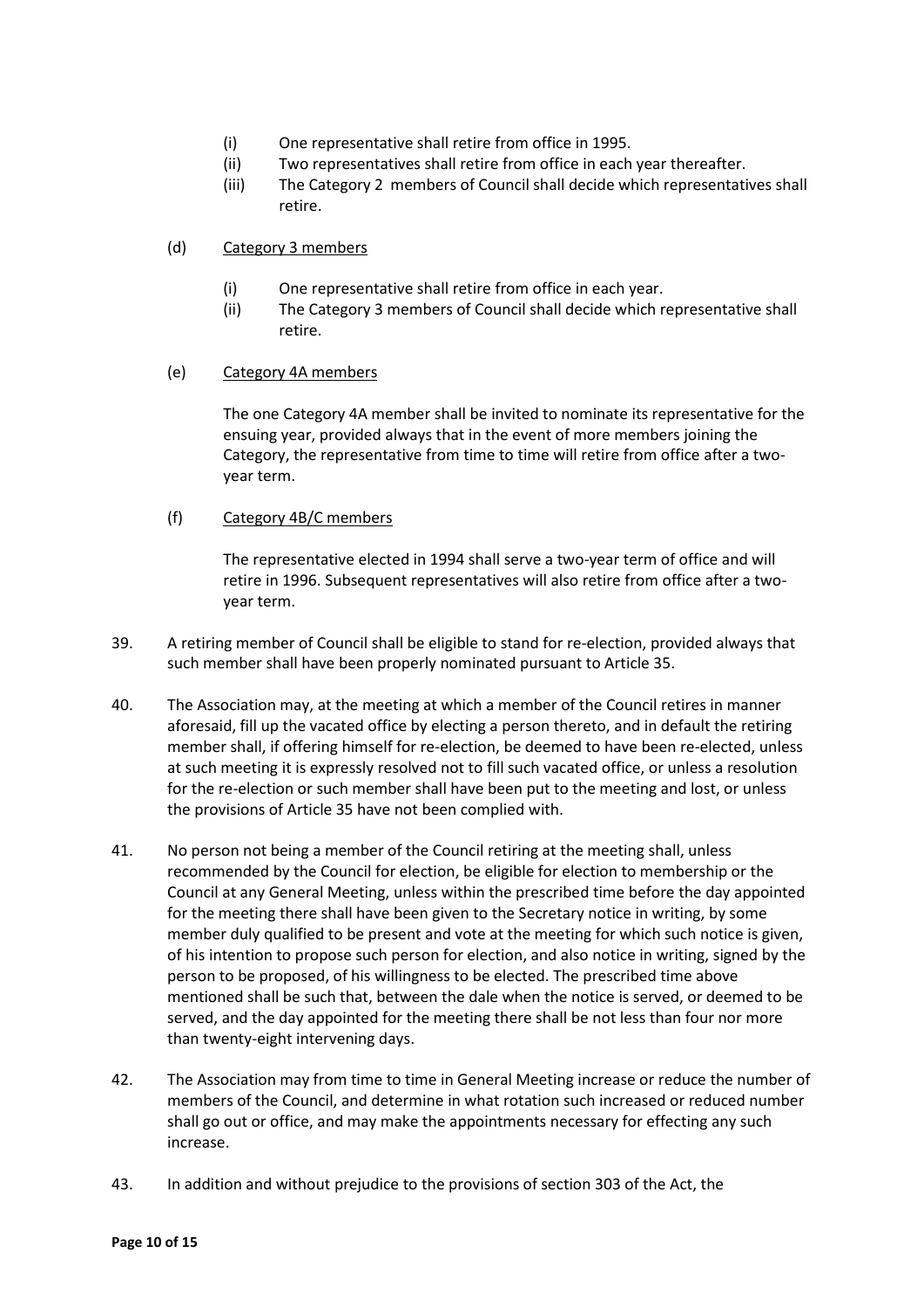Association may by Extraordinary Resolution remove any member of the Council before the expiration of his period of office, and may by an Ordinary Resolution appoint another qualified member in his stead: but any person so appointed shall retain his office so long as the member in whose place be is appointed would have held the same if he had not been removed.

## **POWERS OF THE COUNCIL**

- 44. The business of the Association shall be managed by the Council who may pay all such expenses of, and preliminary and incidental to, the promotion, formation, establishment and registration of the Association as they think fit, and may exercise all such powers of the Association, and do on behalf of the Association all such acts as may be exercised and done by the Association, and as are not by be Act or by the Articles required to be exercised or done by the Association in General Meeting, subject nevertheless to any regulations of the Articles, to the provisions of the Act and to such regulations, being not inconsistent with the aforesaid regulations or provisions, as may be prescribed by the Association in General Meeting: but no regulation made by the Association in General Meeting shall invalidate any prior act of the Council which would have been valid if such regulation had not been made.
- 45. The members for the time being of the Council may act notwithstanding any vacancy in their body: provided always that in case the members of the Council shall at any time be or be reduced in number to less than the minimum number prescribed by or in accordance with the Articles, it shall be lawful for them to act as the Council for the purpose or admitting persons to membership of the Association, filling up vacancies in their body, or for summoning a General Meeting, but not for any other purpose.

#### **SECRETARY**

46. Subject to the provisions of the Act the Secretary shall be appointed by the Council for such time at such remuneration and upon such conditions as they may think fit, and any Secretary so appointed may be removed by them. The provisions of sections 283 and 284 of the Act shall apply and be observed. The Council may from time to time by resolution appoint an assistant or deputy Secretary, and any person so appointed may act in place of the Secretary if there be no Secretary or no Secretary capable of acting.

## **THE SEAL**

47. The seal of the Association shall not be affixed to any instrument except by the authority of a resolution of the Council, and in the presence of at least two members or the Council and or the Secretary, and the said members and Secretary shall sign every instrument to which the seal shall be so affixed in their presence, and in favour of any purchaser or person bona fide dealing with the Association such signatures shall be conclusive evidence of the fact that the seal has been properly affixed.

#### **DISQUALIFICATION OF MEMBERS OF THE COUNCIL**

- 48. The office or a member or Ute Council shall be vacated -
- (A) If he becomes bankrupt or makes any arrangement or composition with his creditors generally.
- (B) If he becomes of unsound mind.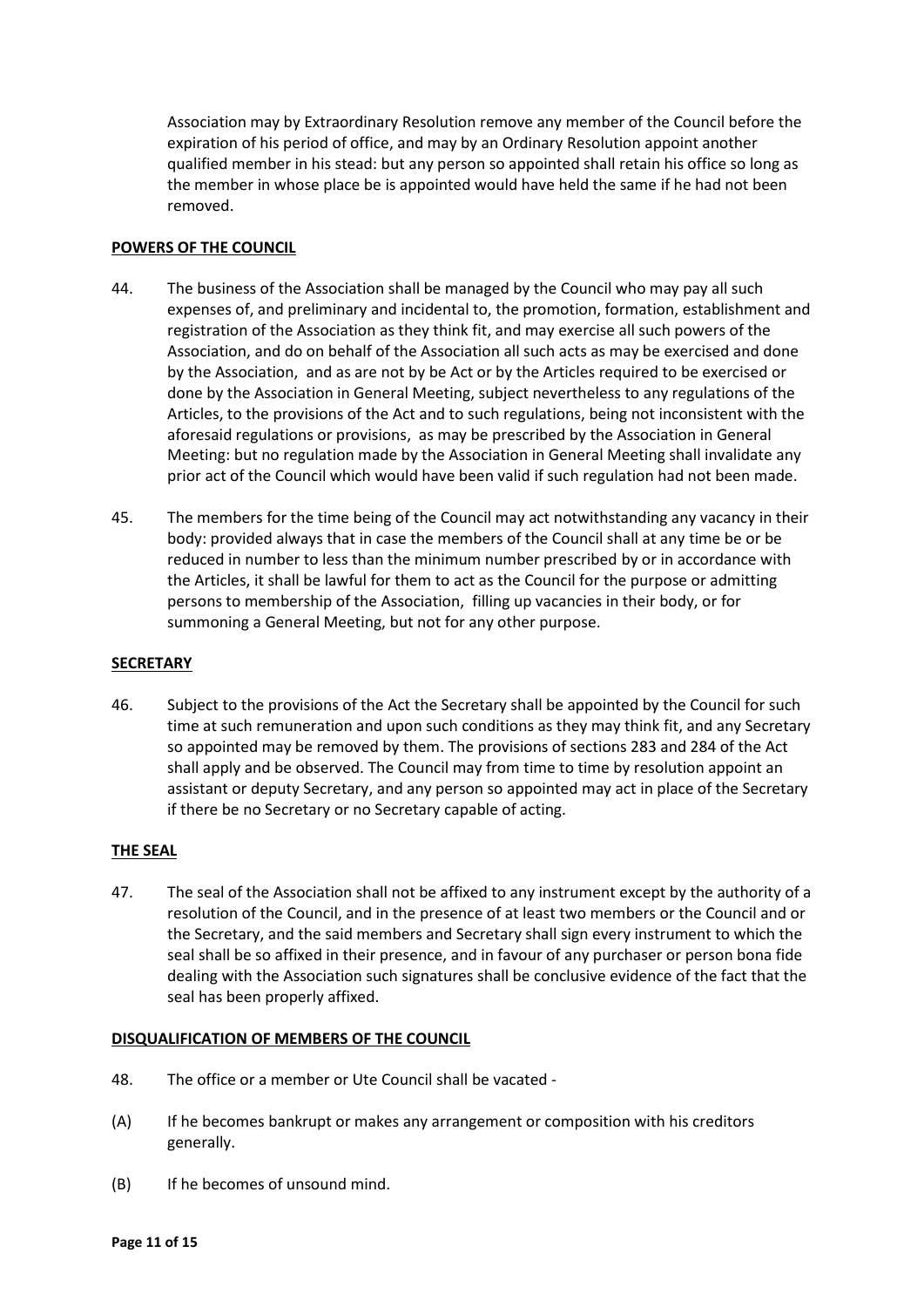- (C) If he ceases to be a member of the Association.
- (D) If by notice in writing to the Association he resigns his office.
- (E) If he ceases to hold office by virtue or any provision or the Act or he becomes prohibited by law from being a Director of the Company.

#### **PROCEEDINGS OF THE COUNCIL**

- 49. The Council may meet together for the dispatch or business, adjourn and otherwise regulate their meetings as they think fit, and determine the quorum necessary for the transaction of business. Unless otherwise determined, three shall be a quorum. Questions arising at any meeting shall be decided by a majority of votes. In case or an equality of votes the Chairman shall have a second or casting vote.
- 50. A member or the Council may, and on the request of a member of the Council, the Secretary shall, at any time, summon a meeting of the Council by notice served upon the several members of the Council. A member of the Council who is absent from the United Kingdom shall not be entitled to notice of a meeting.
- 51. The Council shall from time to time elect a Chairman who shall be entitled to preside at all meetings of the Council at which he shall be present, and may determine for what period he is to hold office, but if no such Chairman be elected, or if at any meeting the Chairman be not present within five minutes after the time appointed for holding the meeting and willing to preside. The members or the Council present shall choose one of their number to be Chairman of the meeting.
- 52. A meeting of the Council at which a quorum is present shall be competent to exercise all the authorities, powers and discretions by or under the regulations of the Association for the time being vested in the Council generally.
- 53. The Council may delegate any of their powers to committees consisting or such member or members or the Council as they think fit, and any committee so formed shall, in the exercise of the powers so delegated, conform to any regulations imposed on it by the Council. The meetings and proceedings of any such committee shall be governed by the provisions of the Articles for regulating the meetings and proceedings of the Council so far as applicable and so far as the same shall not be superseded by any regulations made by the Council.
- 54. All acts bona fide done by any meeting of the Council or of any Committee of the Council, or by any person acting as a member of the Council, shall, notwithstanding it be afterwards discovered that there was some defect in the appointment or continuance in office of any such member or person acting as aforesaid, or that they or any of them were disqualified, be as valid as if every such person had been duly appointed or had duly continued in office and was qualified to be a member of the Council.
- 55. The Council shall cause proper minutes to be made of all appointments or officers made by the Council and of the proceedings or all meetings of the Association and of the Council and of committees of the Council, and all business transacted at such meetings, and any such minutes of any meeting, if purporting to be signed by the Chairman of such meeting, or by the Chairman of the next succeeding meeting, shall be sufficient evidence without any further proof of the facts therein stated.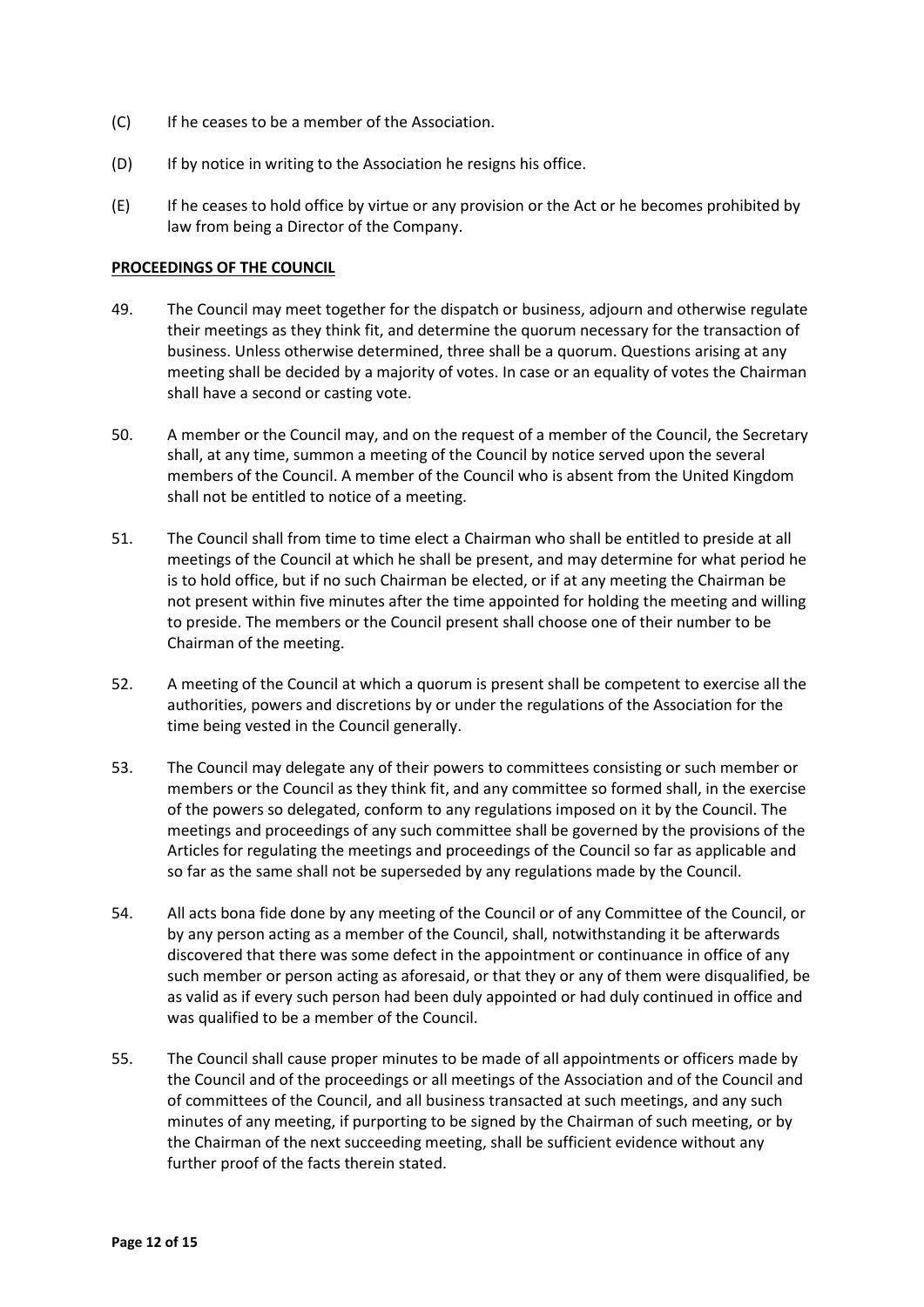56. A resolution in writing signed by all the members for the time being of the Council or of any committee of the Council who are entitled to receive notice of a meeting of the Council or of such committee shall be as valid and effectual as if it had been passed at a meeting or the Council or of such committee duly convened and constituted.

## **ACCOUNTS**

- 57. The overall financial policy of the Association is to exist as a non-profit-making Association and its aim is therefore to set a level of subscriptions annually which will be sufficient to cover administration costs of approved activities and to maintain an adequate reserve fund of one year's operating costs.
- 58. Subscriptions are due on 1st April each year and members who have failed to make payment by 30th June of the same year may be expelled from the Association at the Council's discretion.
- 59. All cheques and other negotiable instruments, and all receipts for monies paid to the Association, shall be signed, drawn, accepted, endorsed or otherwise executed, as the case may be, in such manner as the Council shall from time to time determine.
- 60. The Council shall cause accounting records to be kept in accordance with the requirements of the Act.
- 61. The accounting records shall be kept at the office, or, subject to the provisions of the Act, at such other place or places as the Council shall think fit, and shall always be open to the inspection of the officers of the Association.
- 62. The Council shall from time to time determine whether and to what extent and at what times and places and under what condition or regulations the accounting records of the Association or any of them shall be open to the inspection of members not being officers of the Association, and no member (not being an officer) shall have any right of inspecting any accounting records or other book or document of the Association except as conferred by statute or authorised by the Council or by the Association in General Meeting.
- 63. At the Annual General Meeting in every year the Council shall in accordance with the provisions or the Act lay before the Association an income and expenditure account for the period since the last preceding accounting reference date or (in the case of the first account) since the incorporation of the Association together with a proper balance sheet made up as at the same date. Every such balance sheet shall be accompanied by proper reports of the Council and the Auditors, and copies of such account, balance sheet and reports (all of which shall be framed accordance with any statutory requirements for the time being in force) and of any other documents required by law to be annexed or attached thereto or to accompany the same shall not less than twenty-one clear days before the date of the meeting at which they are to be laid be delivered or sent by post to the Auditors and to all other persons entitled to receive notices of General Meetings in accordance with section 240 of the Act in the manner in which notices are hereinafter directed to be served. The Auditors' report shall be open to inspection and be read before the meeting as required by section 241(2) of the Act.

## **AUDIT**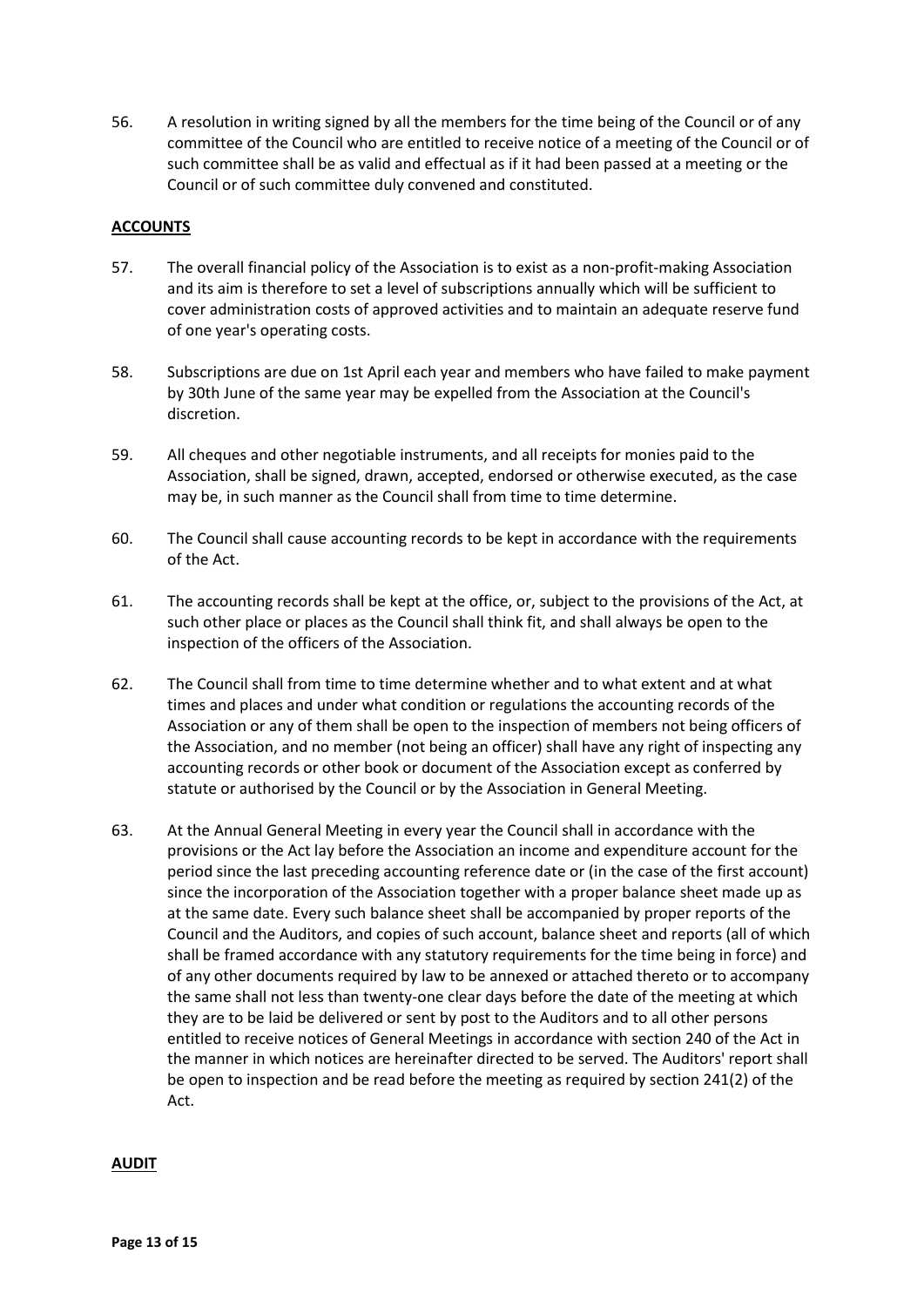- 64. In accordance with the provisions of the Act once at least in every year the accounts of the Association shall be examined and the correctness of the income and expenditure account and balance sheet ascertained by one or more properly qualified Auditor or Auditors.
- 65. Auditors shall be appointed and their duties regulated in accordance with the provisions of the Act, the members of the Council being treated for all purposes as the Directors mentioned in those provisions.

## **NOTICES**

- 66. A notice may be served by the Association upon any member, either personally or by sending it through the post in a prepaid letter, addressed to such member at his registered address as appearing in the register of members.
- 67. Any member described in the register of members by an address not within the United Kingdom, who shall from time to time give the Association an address within the United Kingdom at which notices may be served upon him, shall be entitled to have notices served upon him at such address, but, save as aforesaid and as provided by the Act, only those members who are described in the register of members by an address within the United Kingdom shall be entitled to receive notices from the Association.
- 68. Any notice, if served by post, shall be deemed to have been served on the day following that on which the letter containing the same is put into the post, and in proving such service it shall be sufficient to prove that the letter containing the notice was properly addressed and put into the post office as a prepaid first class letter.

## **DISSOLUTION**

69. If upon the winding up or dissolution of the Association there remains, after the satisfaction of all its debts and liabilities any property whatsoever, the same shall not be paid to or distributed among the members of the Association, but shall be transferred either to some other institution (whether or not a member of the Association) having objects similar to the objects of the Association, or to some Institution (whether or not a member of the Association) the objects of which are the promotion or charity and anything incidental or conducive thereto, such Institution or Institutions to be determined by the members of the Association at or before the time of dissolution.

## **NAMES AND ADDRESSES OF SUBSCRIBERS**

DAVID PAUL JONES 40 The Brackens Pine Ridge Crowthorne Berkshire RG11 6TB

George Somervllle 8 Harwood Gardens